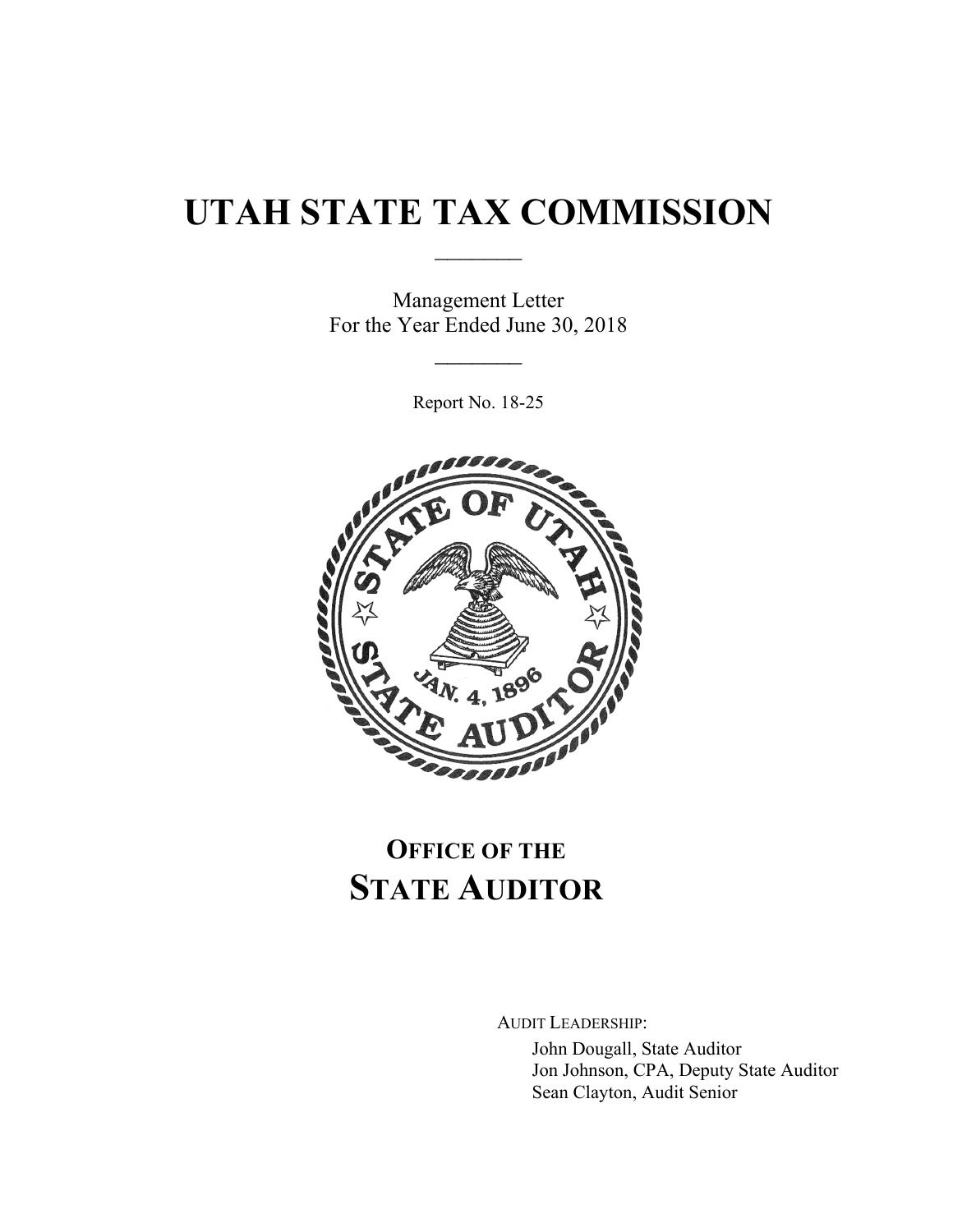

**OFFICE OF THE STATE AUDITOR**

#### **MANAGEMENT LETTER NO. 18-25**

December 10, 2018

Members of the Utah State Tax Commission and Scott W. Smith, Executive Director Utah State Tax Commission

In planning and performing our audit of the basic financial statements of the State of Utah as of and for the year ended June 30, 2018, in accordance with auditing standards generally accepted in the United States of America and the standards applicable to financial audits contained in *Government Auditing Standards,* issued by the Comptroller General of the United States, we considered the Utah State Tax Commission's (Tax Commission's) internal control over financial reporting (internal control) as a basis for designing audit procedures that are appropriate in the circumstances for the purpose of expressing our opinions on the financial statements, but not for the purpose of expressing an opinion on the effectiveness of the Tax Commission's internal control. Accordingly, we do not express an opinion on the effectiveness of the Tax Commission's internal control.

Our consideration of internal control was for the limited purpose described in the preceding paragraph and was not designed to identify all deficiencies in internal control that might be material weaknesses or significant deficiencies and, therefore, material weaknesses or significant deficiencies may exist that were not identified. In addition, because of inherent limitations in internal control, including the possibility of management override of controls, misstatements due to error or fraud may occur and not be detected by such controls. However, as discussed below, we identified a certain deficiency in internal control that we consider to be a significant deficiency.

A deficiency in internal control exists when the design or operation of a control does not allow management or employees, in the normal course of performing their assigned functions, to prevent or to detect and correct misstatements on a timely basis. A material weakness is a deficiency, or a combination of deficiencies, in internal control, such that there is a reasonable possibility that a material misstatement of the entity's financial statements will not be prevented or detected and corrected on a timely basis. We did not identify any deficiencies in internal control that we consider to be material weaknesses.

A significant deficiency is a deficiency, or a combination of deficiencies, in internal control that is less severe than a material weakness, yet important enough to merit attention by those charged with governance. We consider the deficiency in internal control presented in the accompanying finding and recommendation to be a significant deficiency.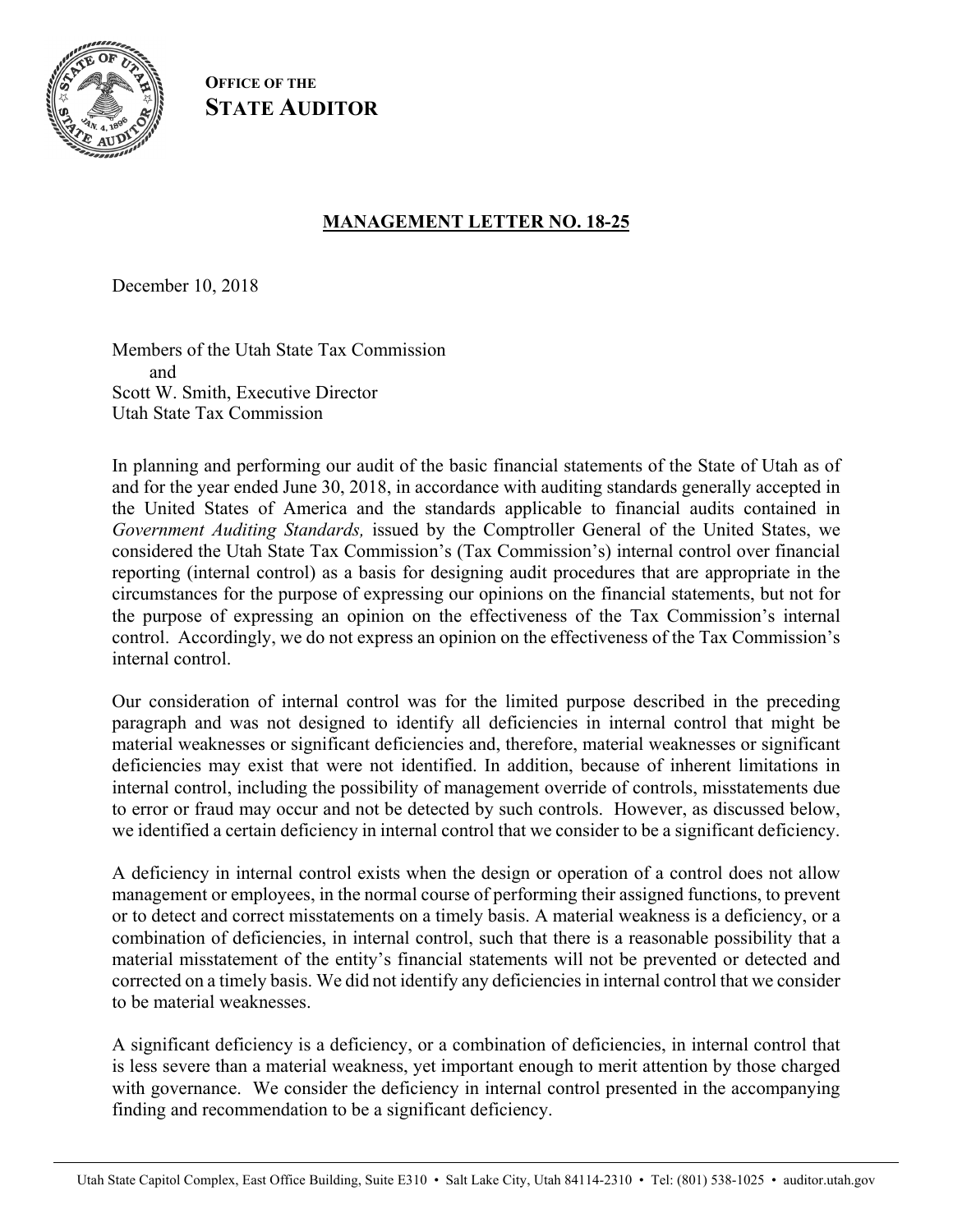The Tax Commission's written response and Corrective Action Plan to the finding identified in our audit have not been subjected to the audit procedures applied in the audit of the financial statements and, accordingly, we express no opinion on them.

The purpose of this report is solely to describe the scope of our testing of internal control and the results of that testing, and not to provide an opinion on the effectiveness of the Tax Commission's internal control. The finding included in this report will be included in the State of Utah's "Independent State Auditor's Report on Internal Control over Financial Reporting and on Compliance and Other Matters Based on an Audit of Financial Statements Performed in Accordance with *Government Auditing Standards."* That report is an integral part of an audit performed in accordance with *Government Auditing Standards* in considering the Tax Commission's internal control and compliance. Accordingly, this communication is not suitable for any other purpose.

We appreciate the courtesy and assistance extended to us by the Tax Commission personnel during the course of our audit, and we look forward to a continuing professional relationship. If you have any questions, please contact me.

Sincerely,

Jon Johnson

Deputy State Auditor 801-538-1359 jonjohnson@utah.gov

cc: Scott Stevens, Chief Financial Officer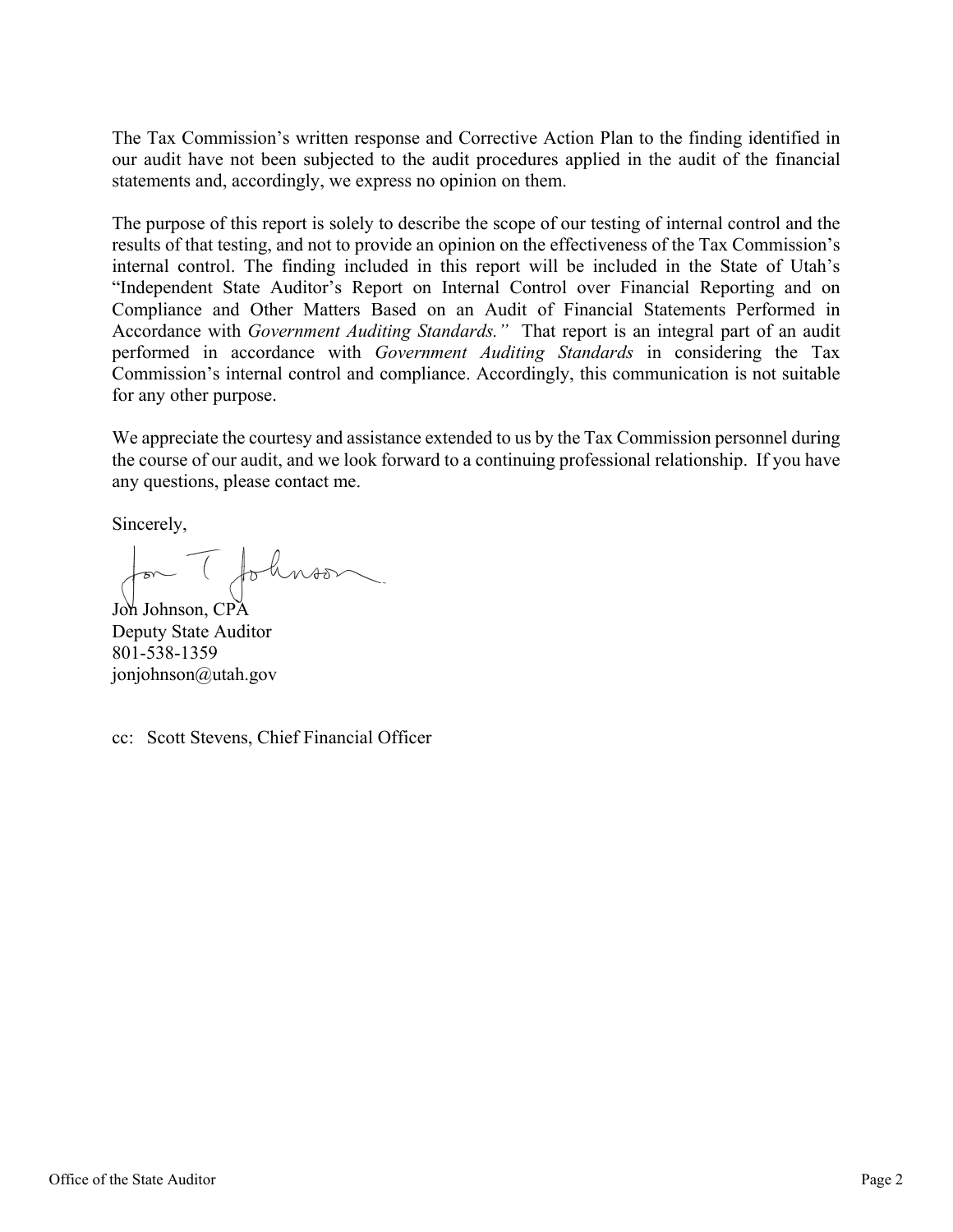### **FINDING AND RECOMMENDATION**

#### **INADEQUATE INTERNAL CONTROLS OVER UNCOLLECTIBLE TAX ESTIMATES USED IN FINANCIAL REPORTING**

The Tax Commission does not have adequate internal controls to ensure that the amount of uncollectible taxes are estimated appropriately. The Tax Commission uses statistical models to estimate the delinquent tax allowance. For the June 30, 2018 year-end estimates, the current methodology was insufficiently robust to estimate shifts in the future capture of delinquent taxes. Based on our recalculations using Tax Commission-provided data, the model drift resulted in tax receivable reporting errors for four major governmental funds, with the largest error representing a \$19.4 million overstatement of the uncollectible tax allowance and a corresponding understatement of Education Fund taxes receivable.

Management is responsible for the fair presentation of its activities and balances in the annual financial statements. This includes responsibility for the accounting estimates included in the financial statements and appropriate internal controls over those accounting estimates.

#### **Recommendation:**

#### **We recommend the Tax Commission improve its internal controls over the preparation of accounting estimates to ensure that the methodology reflects current data.**

#### *Tax Commission's Response:*

*We agree that reviewing uncollectible accounting estimates will help ensure the best methodology to reflect current data.* 

#### *Corrective Action Plan:*

*Accounting estimates are an important element of the financial statements prepared by management. The Tax Commission has consistently used for 10 years a uniform statistical model to estimate the delinquent tax allowance. While the Tax Commission has not evaluated the "reperformance" (or "recalculations") methodology used by the Office of the State Auditor to compute model drift, we agree that evaluating a new delinquent tax allowance methodology may well enhance reporting of major governmental funds for the uncollectible tax allowance.* 

*To facilitate the creation of a new estimating methodology, the Tax Commission will consider two possible approaches, 'Scoring' or the 'Percentage of Receivables / Aging' method. Upon selection of the preferred method, the Tax Commission will create a plan for implementation.* 

#### *Description of Methods*

*1. Scoring is a method used by the Taxpayer Services Division to evaluate the collectability of a delinquent account. Potentially, with a new analytics tool and modifications to existing scoring processes, a new predictive model could be produced to streamline and improve the creation of the uncollectible tax allowance.*